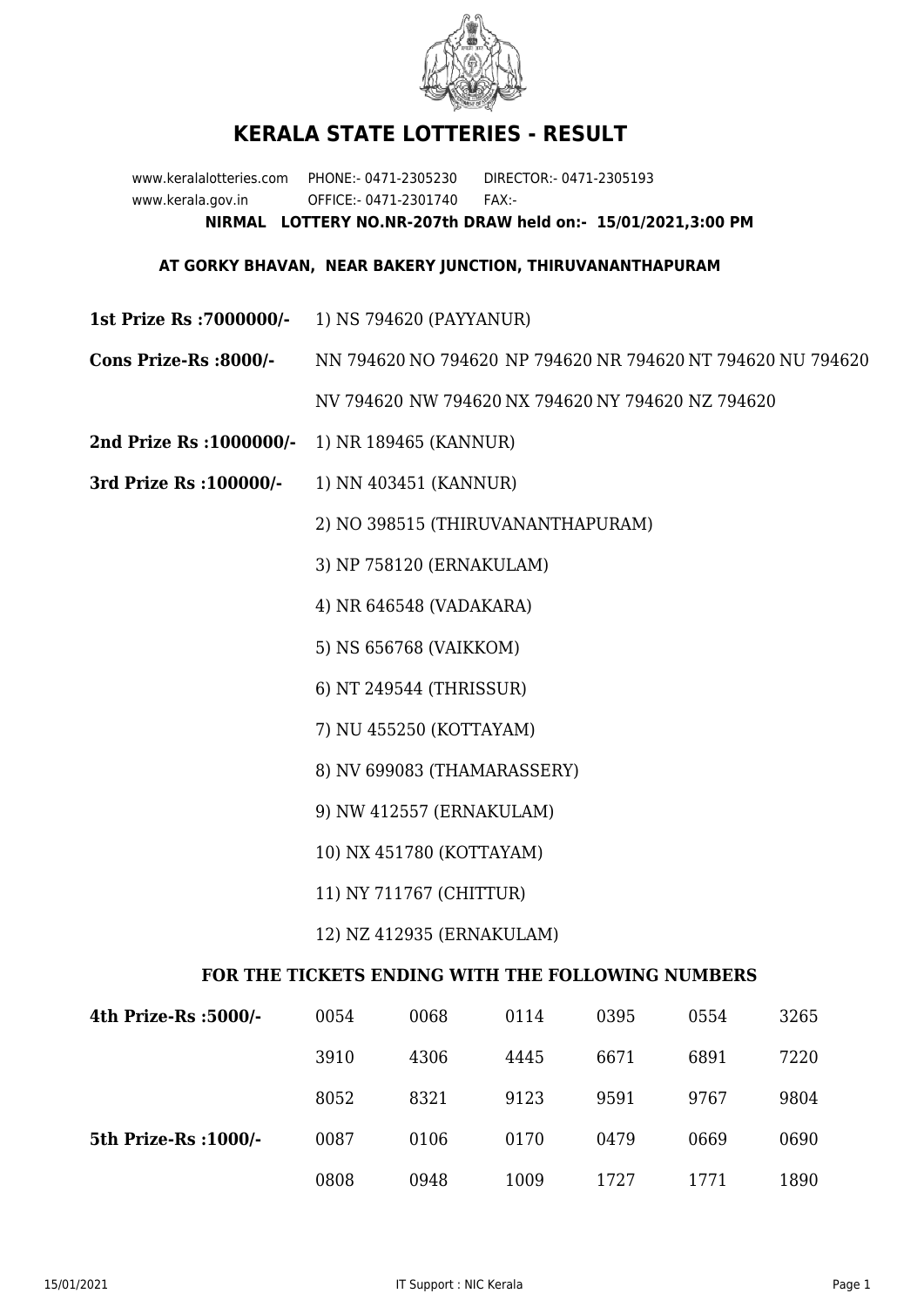|                      | 1991 | 2172 | 2516 | 2560 | 3099 | 3256 |
|----------------------|------|------|------|------|------|------|
|                      | 3361 | 4295 | 4424 | 4778 | 4890 | 5283 |
|                      | 5388 | 5470 | 5506 | 5752 | 6179 | 6306 |
|                      | 6355 | 7517 | 8645 | 8893 | 9349 | 9744 |
| 6th Prize-Rs :500/-  | 0029 | 0213 | 0397 | 0498 | 0575 | 0588 |
|                      | 0615 | 0871 | 1046 | 1069 | 1376 | 1417 |
|                      | 1720 | 2008 | 2078 | 2126 | 2220 | 2227 |
|                      | 2272 | 2424 | 2713 | 2725 | 2750 | 2952 |
|                      | 2953 | 3021 | 3042 | 3067 | 3152 | 3164 |
|                      | 3187 | 3461 | 3799 | 3863 | 4209 | 4814 |
|                      | 4823 | 5007 | 5084 | 5151 | 5173 | 5547 |
|                      | 5585 | 5596 | 5778 | 5951 | 6177 | 6255 |
|                      | 6284 | 6368 | 6444 | 6489 | 7028 | 7030 |
|                      | 7067 | 7181 | 7246 | 7917 | 8333 | 8462 |
|                      | 8463 | 8518 | 8723 | 8728 | 8895 | 9362 |
|                      | 9377 | 9390 | 9867 | 9944 |      |      |
| 7th Prize-Rs : 100/- | 0075 | 0081 | 0133 | 0236 | 0280 | 0364 |
|                      | 0376 | 0524 | 0541 | 0628 | 0725 | 0875 |
|                      | 1032 | 1064 | 1160 | 1200 | 1316 | 1402 |
|                      | 1441 | 1560 | 1580 | 1710 | 1870 | 1949 |
|                      | 2086 | 2098 | 2127 | 2233 | 2334 | 2454 |
|                      | 2538 | 2597 | 2660 | 2695 | 2755 | 2796 |
|                      | 2874 | 2951 | 3084 | 3179 | 3228 | 3362 |
|                      | 3412 | 3447 | 3539 | 3632 | 3654 | 3709 |
|                      | 3732 | 3822 | 3853 | 3877 | 3906 | 4011 |
|                      | 4094 | 4103 | 4121 | 4130 | 4169 | 4196 |
|                      | 4206 | 4280 | 4455 | 4464 | 4620 | 4676 |
|                      | 4913 | 5011 | 5231 | 5280 | 5367 | 5498 |
|                      | 5601 | 5985 | 6016 | 6096 | 6158 | 6178 |